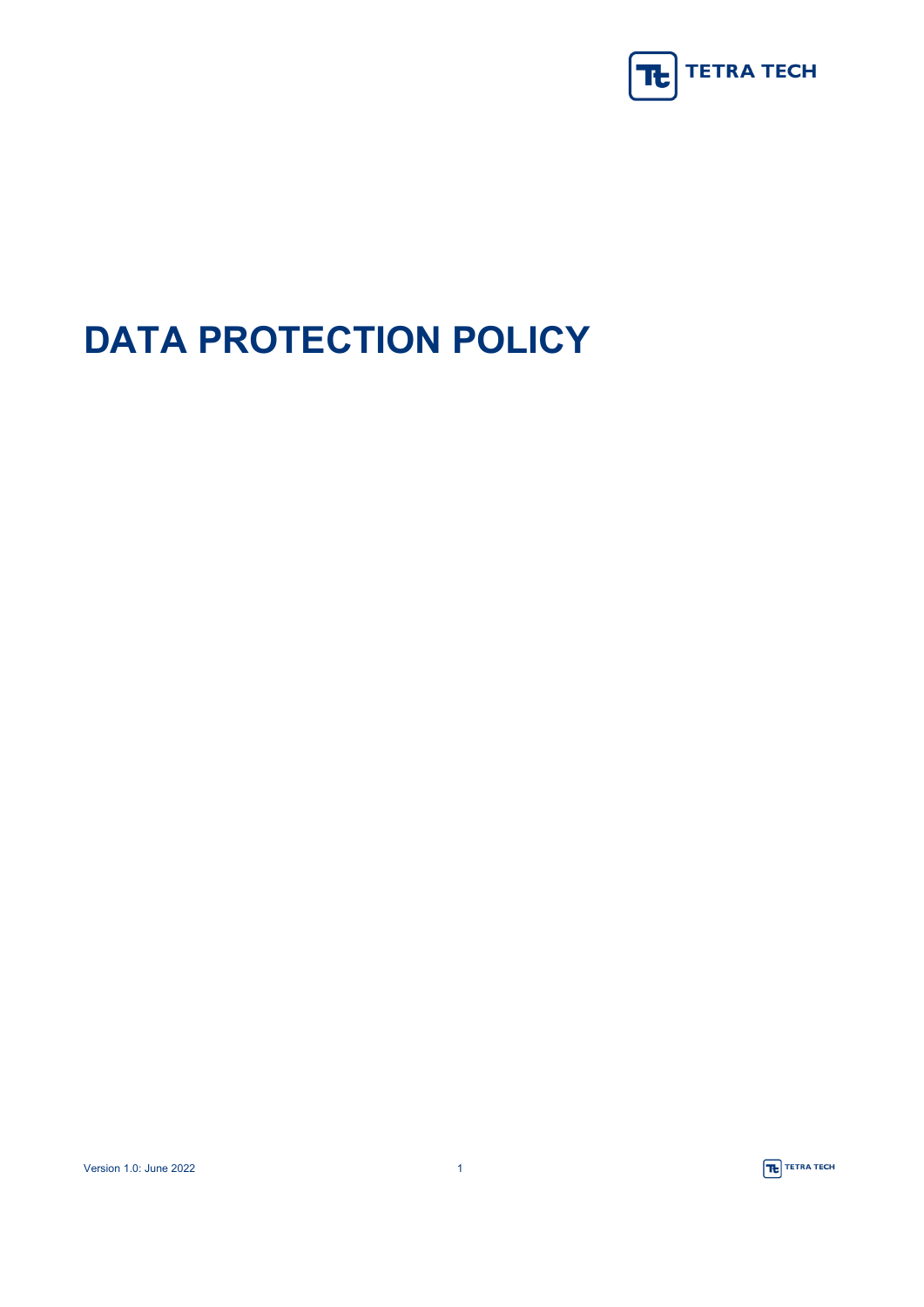

### **CONTENTS**

| 13.4 Automated Processing (including profiling) and Automated Decision-Making (ADM)11 |  |
|---------------------------------------------------------------------------------------|--|
|                                                                                       |  |
|                                                                                       |  |
|                                                                                       |  |

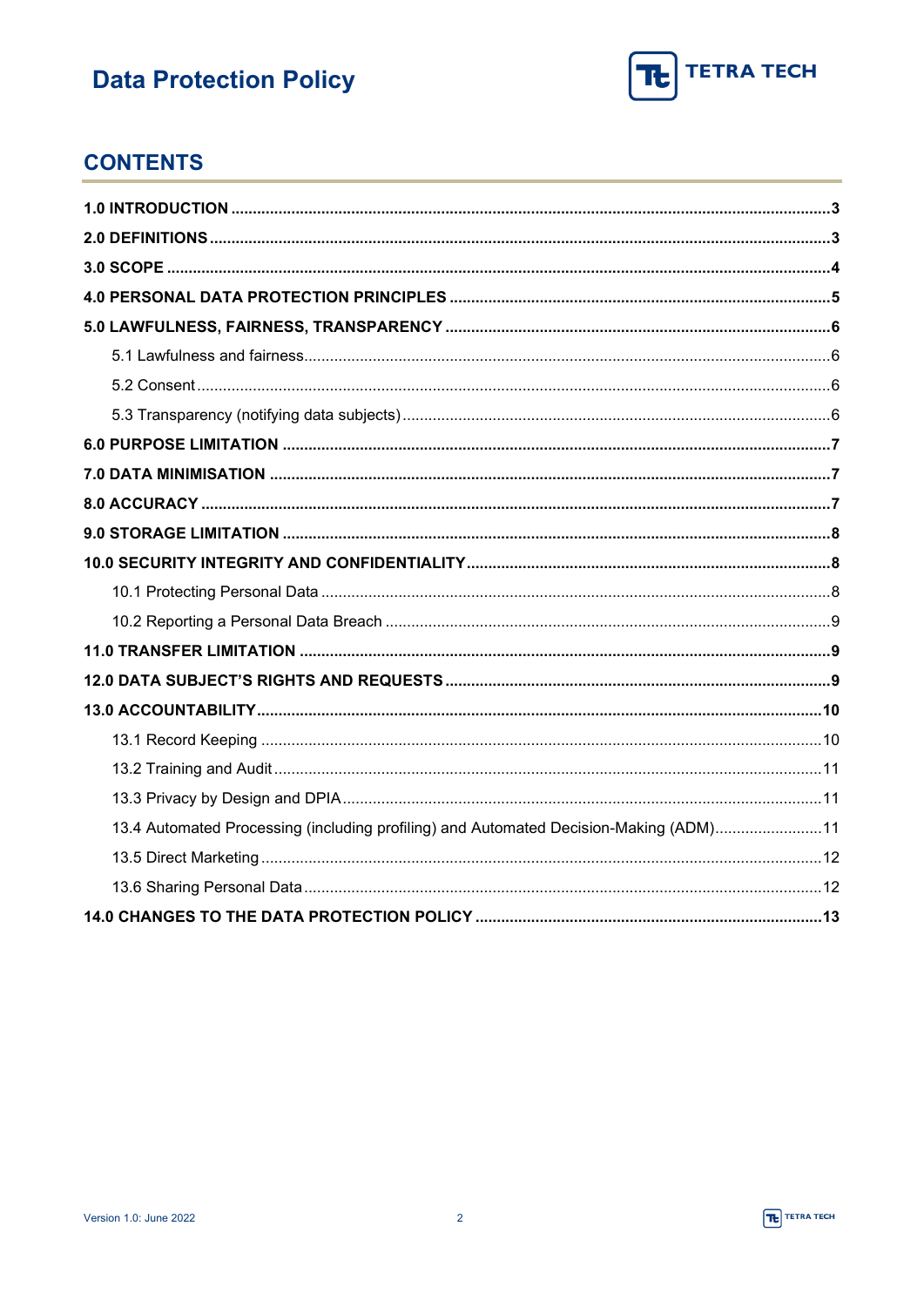

### <span id="page-2-0"></span>**1.0 INTRODUCTION**

This Data Protection Policy sets out how Tetra Tech UK Holdings Limited<sup>[1](#page-2-2)</sup> and its subsidiaries ("Tetra Tech", "we", "our", "us", "Company") handle the Personal Data of our employees, workers, consultants, customers, clients, suppliers, and other third parties.

This Data Protection Policy applies to all Personal Data we Process regardless of the media on which that data is stored or whether it relates to past or present employees, workers, consultants, customers, clients, suppliers, shareholders, website users, other third parties or any other Data Subject.

This Data Protection Policy applies to all Company Personnel ("you", "your"). You must read, understand and comply with this Data Protection Policy when Processing Personal Data on our behalf and attend any training on its requirements if and when requested. This Data Protection Policy sets out what we expect from you in order for the Company to comply with applicable law. Your compliance with this Data Protection Policy is mandatory. The Company may provide additional related policies to you to help you interpret and act in accordance with this Data Protection Policy. You must also comply with all such related policies. All third-party consultants, suppliers and partners (including its delivery chain supply) shall also comply with any other data protection contractual obligations that you have agreed with us. Any breach of this Data Protection Policy may result in disciplinary action or any other action against you as per our contract with you.

### <span id="page-2-1"></span>**2.0 DEFINITIONS**

**Automated Decision-Making (ADM)**: when a decision is made which is based solely on Automated Processing (including profiling) which produces legal effects or significantly affects an individual. The Data Protection Legislation prohibits Automated Decision-Making (unless certain conditions are met) but not Automated Processing.

**Automated Processing**: any form of automated processing of Personal Data consisting of the use of Personal Data to evaluate certain personal aspects relating to an individual, in particular to analyse or predict aspects concerning that individual's performance at work, economic situation, health, personal preferences, interests, reliability, behaviour, location or movements. Profiling is an example of Automated Processing.

**Company**: Tetra Tech UK Holdings Limited and its subsidiaries.

**Company Personnel**: all employees, workers, contractors, agency workers, consultants, suppliers, directors, members and other third parties whose work involves processing Personal Data in connection with the Company's business.

**Consent**: agreement which must be freely given, specific, informed and be an unambiguous indication of the Data Subject's wishes by which they, by a statement or by a clear positive action, signifies agreement to the Processing of Personal Data relating to them.

**Data Controller**: the person or organisation that determines when, why and how to process Personal Data. It is responsible for establishing practices and policies in line with the Data Protection Legislation. We are the Data Controller of all Personal Data relating to our Company Personnel and Personal Data used in our business for our own commercial purposes.

<span id="page-2-2"></span><sup>1</sup> Registered in England: company number 05909611

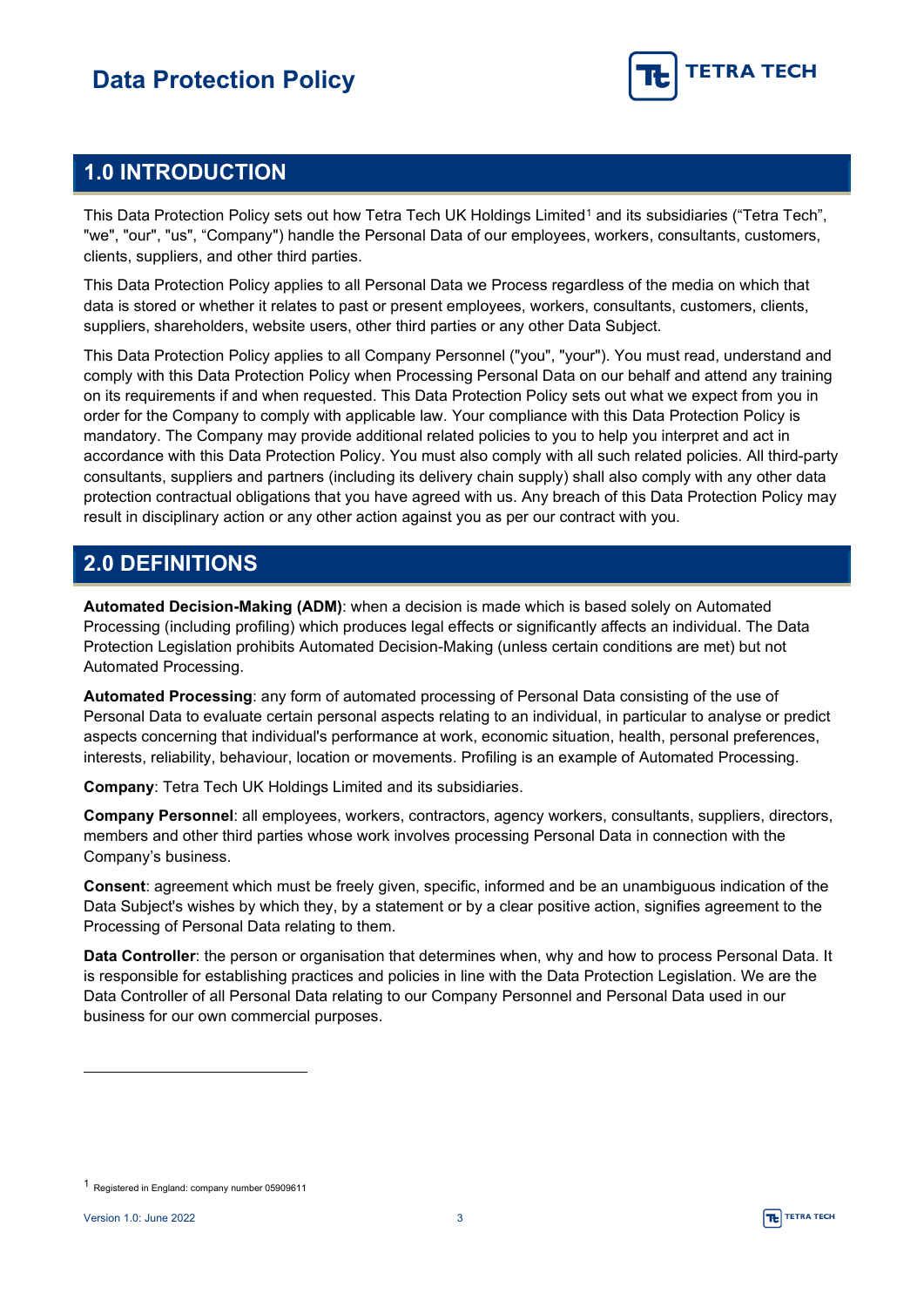

**Data Protection Impact Assessment including Records of Processing Activities (DPIA)**: tools and assessments used to identify and reduce risks of a data processing activity. DPIA can be carried out as part of Privacy by Design and should be conducted for all major system or business change programs involving the Processing of Personal Data.

**Data Protection Legislation**: the GDPR or the UK GDPR, depending on whether the Company is registered either in the United Kingdom or the EEA.

**Data Subject**: a living, identified or identifiable individual about whom we hold Personal Data. Data Subjects may be nationals or residents of any country and may have legal rights regarding their Personal Data.

**EEA**: the 27 countries in the EU, and Iceland, Liechtenstein and Norway.

**Explicit Consent**: consent which requires a very clear and specific statement (that is, not just action).

**General Data Protection Regulation (GDPR)**: the General Data Protection Regulation (*(EU) 2016/679*).

**Personal Data**: any information identifying a Data Subject or information relating to a Data Subject that we can identify (directly or indirectly) from that data alone or in combination with other identifiers we possess or can reasonably access. Personal Data includes Special Categories of Personal Data and Pseudonymised Personal Data but excludes anonymous data or data that has had the identity of an individual permanently removed. Personal data can be factual (for example, a name, email address, location or date of birth) or an opinion about that person's actions or behaviour.

**Personal Data Breach**: any act or omission that compromises the security, confidentiality, integrity or availability of Personal Data or the physical, technical, administrative or organisational safeguards that we or our third-party service providers put in place to protect it. The loss, or unauthorised access, disclosure or acquisition, of Personal Data is a Personal Data Breach.

**Privacy by Design**: implementing appropriate technical and organisational measures in an effective manner to ensure compliance with the Data Protection Legislation.

**Privacy Notices**: separate notices setting out information that may be provided to Data Subjects when the Company collects information about them. These notices may take the form of general privacy statements applicable to a specific group of individuals (for example, employee privacy notices or the website privacy policy) or they may be stand-alone, one-time privacy statements covering Processing related to a specific purpose.

**Processing or Process**: any activity that involves the use of Personal Data. It includes obtaining, recording or holding the data, or carrying out any operation or set of operations on the data including organising, amending, retrieving, using, disclosing, erasing or destroying it. Processing also includes transmitting or transferring Personal Data to third parties.

**Pseudonymisation or Pseudonymised:** replacing information that directly or indirectly identifies an individual with one or more artificial identifiers or pseudonyms so that the person, to whom the data relates, cannot be identified without the use of additional information which is meant to be kept separately and secure.

**Special Categories of Personal Data**: information revealing racial or ethnic origin, political opinions, religious or similar beliefs, trade union membership, physical or mental health conditions, sexual life, sexual orientation, biometric or genetic data, and Personal Data relating to criminal offences and convictions.

**UK GDPR:** the retained EU law of the GDPR pursuant to section 3 of the European Union (Withdrawal) Act 2018.

#### <span id="page-3-0"></span>**3.0 SCOPE**

We recognise that the correct and lawful treatment of Personal Data will maintain confidence in the organisation and will provide for successful business operations. Protecting the confidentiality and integrity of

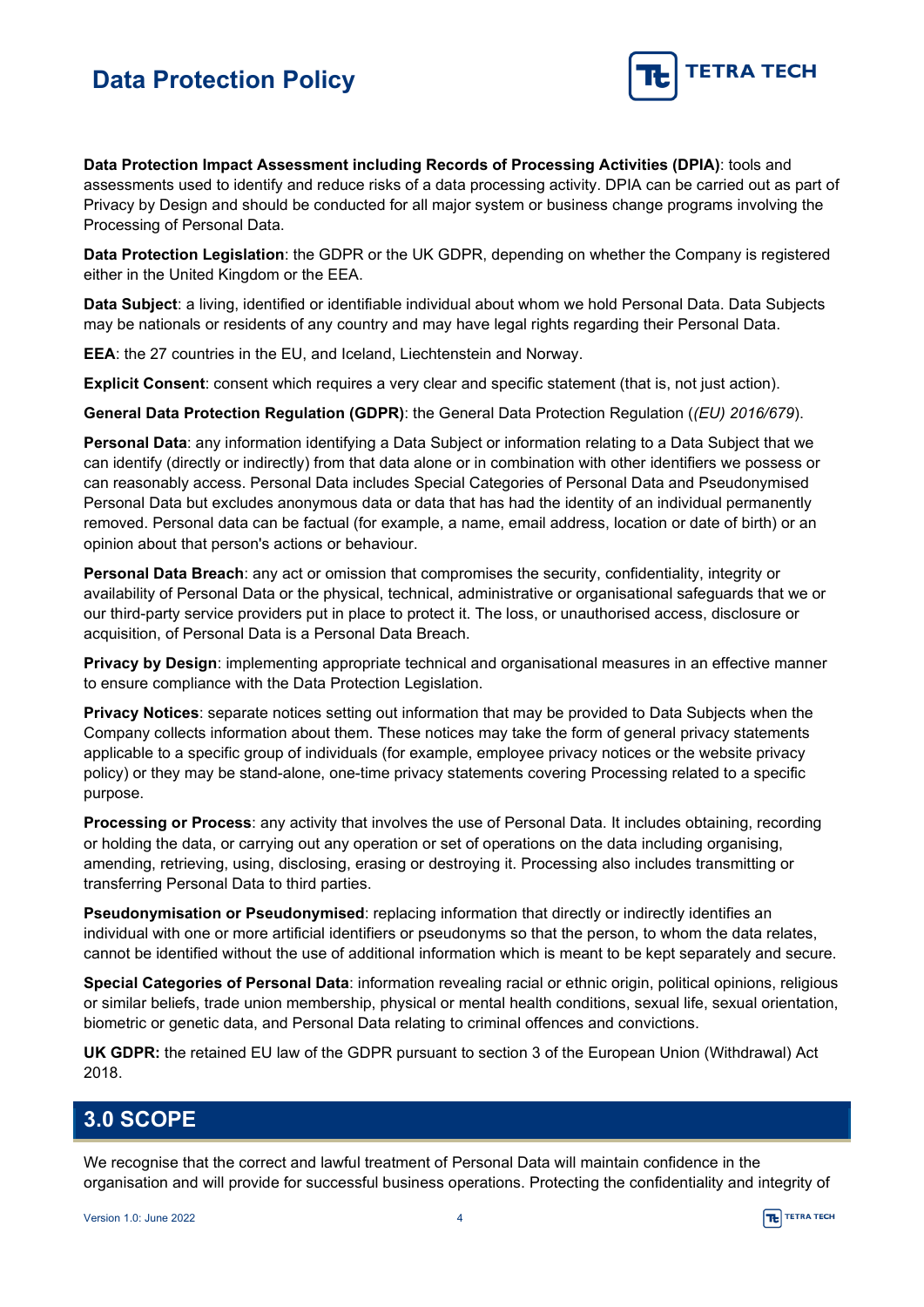

Personal Data is a critical responsibility that we take seriously at all times. The Company is exposed to potential fines of up to EUR20 million (approximately £17 million) or 4% of total worldwide annual turnover, whichever is higher and depending on the breach, for failure to comply with the applicable provisions of the Data Protection Legislation.

All directors, managers and business units/departments are responsible for ensuring all Company Personnel comply with this Data Protection Policy and need to implement appropriate practices, processes, controls and training to ensure such compliance.

The Data Protection and Compliance Manager is responsible for overseeing this Data Protection Policy, email [UK.DataProtection@tetratech.com](mailto:UK.DataProtection@tetratech.com) with any questions about the operation of this Data Protection Policy or the Data Protection Legislation or if you have any concerns that this Data Protection Policy is not being or has not been followed. In particular, you must always contact the Data Protection and Compliance Manager in the following circumstances:

- a) if you are unsure of the lawful basis which you are relying on to process Personal Data (including the legitimate interests used by the Company) (see section 5.1 below);
- b) if you need to rely on Consent and/or need to capture Explicit Consent (see section 5.2 below);
- c) if you need to draft Privacy Notices (see section 5.3 below);
- d) if you are unsure about the retention period for the Personal Data being Processed (see section 9 below);
- e) if you are unsure about what security or other measures you need to implement to protect Personal Data (see section 10.1 below);
- f) if there has been a Personal Data Breach (see section 10.2 below);
- g) if you are unsure on what basis to transfer Personal Data outside the United Kingdom (**UK**) and the EEA (see section 11 below);
- h) if you need any assistance dealing with any rights invoked by a Data Subject (see section 12 below);
- i) whenever you are engaging in a significant new, or change in, Processing activity which is likely to require a DPIA (see section 13.3 below) or plan to use Personal Data for purposes others than what it was collected for;
- j) If you plan to undertake any activities involving Automated Processing including profiling or Automated Decision-Making (see section 13.4 below);
- k) If you need help complying with applicable law when carrying out direct marketing activities (see section 13.5 below); or
- l) if you need help with any contracts or other areas in relation to sharing Personal Data with third parties (including our vendors) (see section 13.6 below).

### <span id="page-4-0"></span>**4.0 PERSONAL DATA PROTECTION PRINCIPLES**

We adhere to the principles relating to Processing of Personal Data set out in the Data Protection Legislation which require Personal Data to be:

- a) Processed lawfully, fairly and in a transparent manner (Lawfulness, Fairness and Transparency).
- b) Collected only for specified, explicit and legitimate purposes (Purpose Limitation).
- c) Adequate, relevant and limited to what is necessary in relation to the purposes for which it is Processed (Data Minimisation).
- d) Accurate and where necessary kept up to date (Accuracy).
- e) Not kept in a form which permits identification of Data Subjects for longer than is necessary for the purposes for which the data is Processed (Storage Limitation).
- f) Processed in a manner that ensures its security using appropriate technical and organisational measures to protect against unauthorised or unlawful Processing and against accidental loss, destruction or damage (Security, Integrity and Confidentiality).
- g) Not transferred to another country without appropriate safeguards being in place (Transfer Limitation).

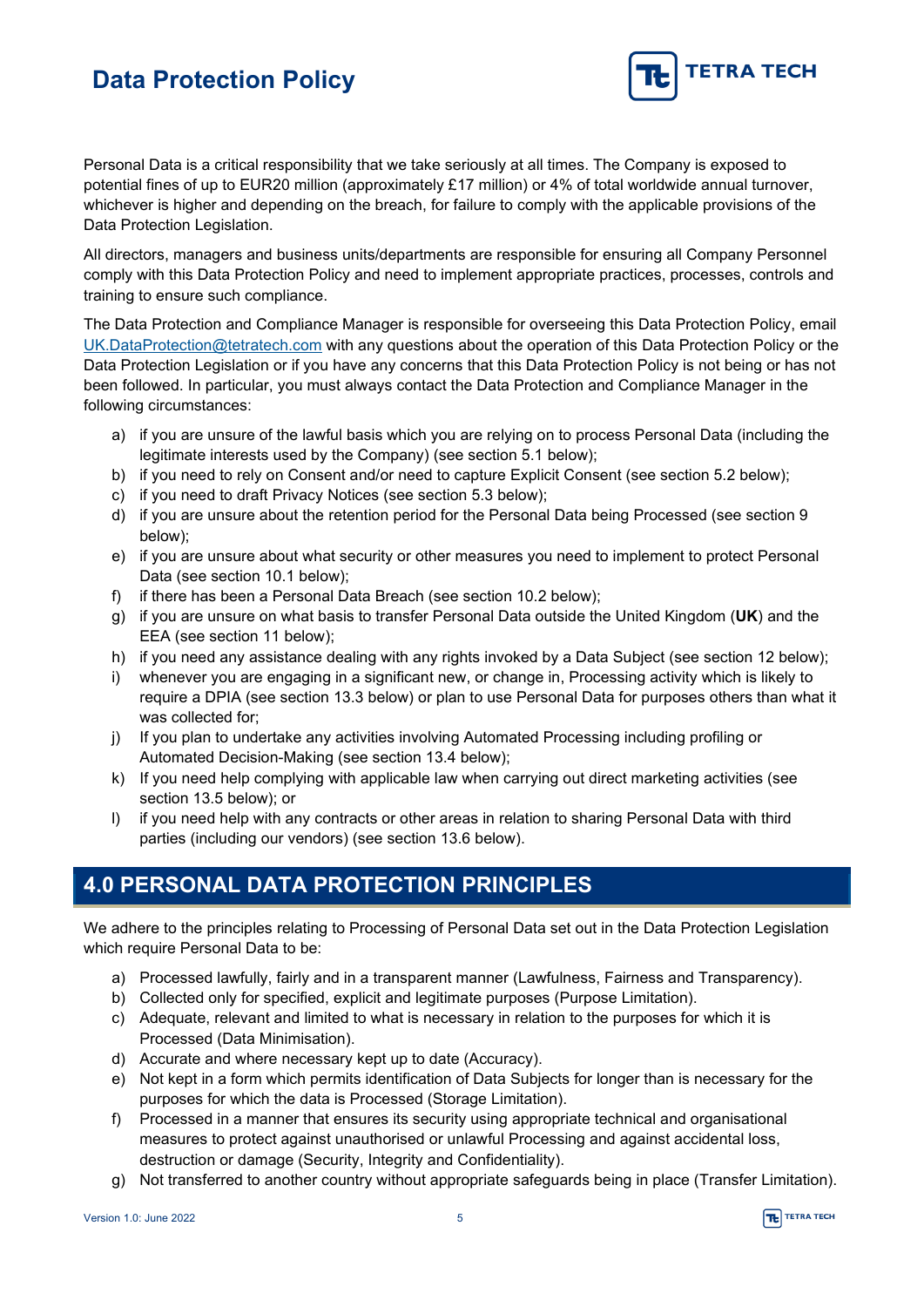

h) Made available to Data Subjects and Data Subjects allowed to exercise certain rights in relation to their Personal Data (Data Subject's Rights and Requests).

We are responsible for and must be able to demonstrate compliance with the data protection principles listed above (Accountability).

### <span id="page-5-0"></span>**5.0 LAWFULNESS, FAIRNESS, TRANSPARENCY**

### <span id="page-5-1"></span>**5.1 LAWFULNESS AND FAIRNESS**

Personal data must be Processed lawfully, fairly and in a transparent manner in relation to the Data Subject.

You may only collect, Process and share Personal Data fairly and lawfully and for specified purposes. The Data Protection Legislation restricts our actions regarding Personal Data to specified lawful purposes. These restrictions are not intended to prevent Processing but ensure that we Process Personal Data fairly and without adversely affecting the Data Subject.

The Data Protection Legislation allows Processing for specific purposes, some of which are set out below:

- a) the Data Subject has given his or her Consent;
- b) the Processing is necessary for the performance of a contract with the Data Subject;
- c) to meet our legal compliance obligations;
- d) to protect the Data Subject's vital interests; or
- e) to pursue our legitimate interests for purposes where they are not overridden because the Processing prejudices the interests or fundamental rights and freedoms of Data Subjects. The purposes for which we process Personal Data for legitimate interests need to be set out in applicable Privacy Notices

You must identify and document the legal ground being relied on for each Processing activity.

#### <span id="page-5-2"></span>**5.2 CONSENT**

A Data Controller must only process Personal Data on the basis of one or more of the lawful bases set out in the Data Protection Legislation, which include Consent.

A Data Subject consents to Processing of their Personal Data if they indicate agreement clearly either by a statement or positive action to the Processing. Consent requires affirmative action so silence, pre-ticked boxes or inactivity are unlikely to be sufficient. If Consent is given in a document which deals with other matters, then the Consent must be kept separate from those other matters.

Data Subjects must be easily able to withdraw Consent to Processing at any time and withdrawal must be promptly honoured. Consent may need to be refreshed if you intend to Process Personal Data for a different and incompatible purpose which was not disclosed when the Data Subject first consented.

When Processing Special Category Data, we will usually rely on another legal basis for Processing other than Explicit Consent or Consent if possible. Where Explicit Consent or Consent is relied on, you must issue a Privacy Notice to the Data Subject to capture Explicit Consent or Consent.

You will need to evidence Consent captured and keep records of all Consents so that the Company can demonstrate compliance with Consent requirements.

### <span id="page-5-3"></span>**5.3 TRANSPARENCY (NOTIFYING DATA SUBJECTS)**

The Data Protection Legislation requires Data Controllers to provide detailed, specific information to Data Subjects depending on whether the information was collected directly from Data Subjects or from elsewhere. Such information must be provided through appropriate Privacy Notices which must be concise, transparent,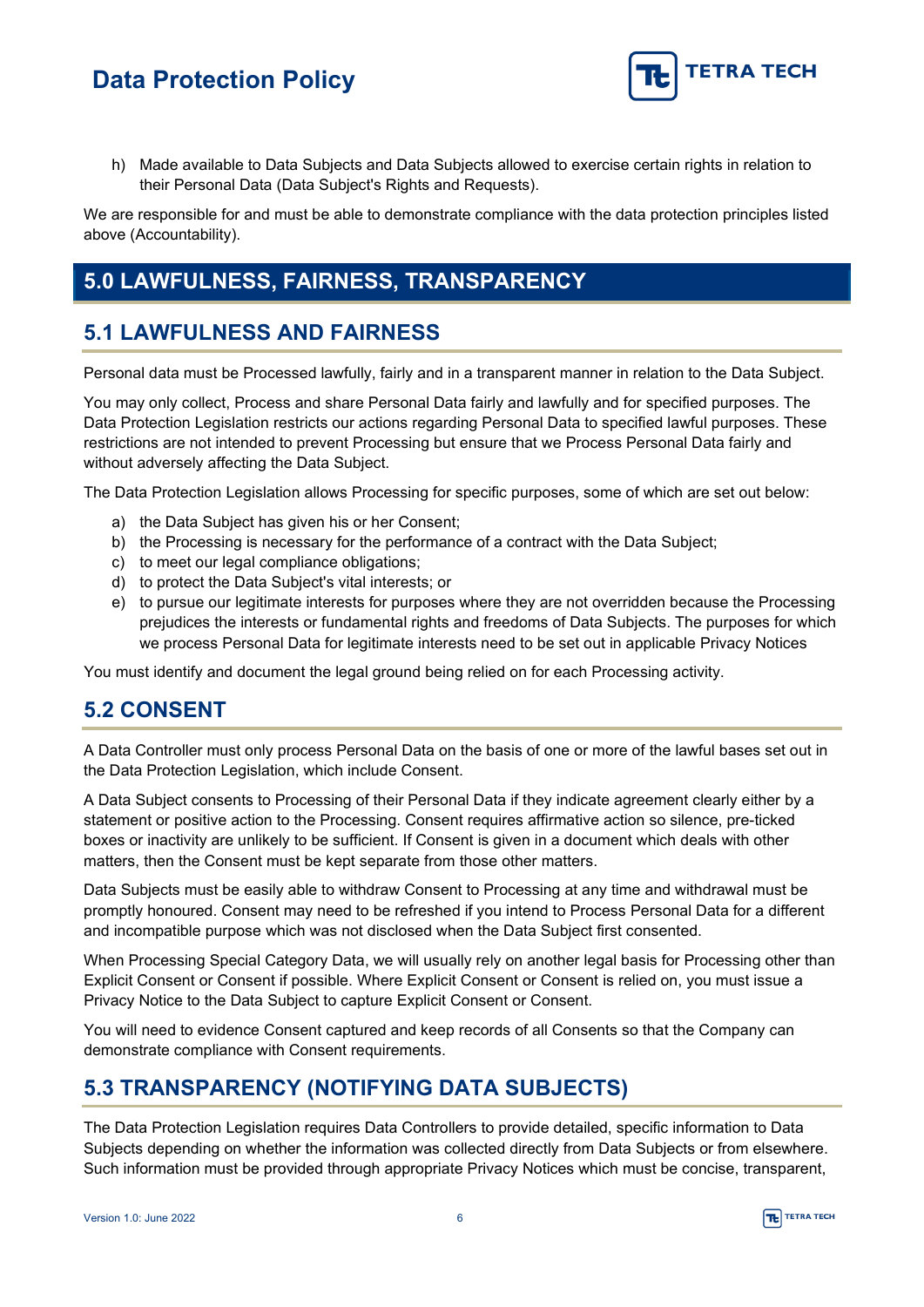

intelligible, easily accessible, and in clear and plain language so that a Data Subject can easily understand them.

Whenever we collect Personal Data directly from Data Subjects, including for human resources or employment purposes, we must provide the Data Subject with all the information required by the Data Protection Legislation including the identity of the Data Controller and Data Protection and Compliance Manager, how and why we will use, Process, disclose, protect and retain that Personal Data through a Fair Processing Notice which must be presented when the Data Subject first provides the Personal Data.

When Personal Data is collected indirectly (for example, from a third party or publicly available source), you must provide the Data Subject with all the information required by the Data Protection Legislation as soon as possible after collecting or receiving the data. You must also check that the Personal Data was collected by the third party in accordance with the Data Protection Legislation and on a basis which contemplates our proposed Processing of that Personal Data.

If you are collecting Personal Data from Data Subjects, directly or indirectly, then you must provide Data Subjects with a Privacy Notice.

### <span id="page-6-0"></span>**6.0 PURPOSE LIMITATION**

Personal Data must be collected only for specified, explicit and legitimate purposes. It must not be further Processed in any manner incompatible with those purposes.

You cannot use Personal Data for new, different or incompatible purposes from that disclosed when it was first obtained unless you have informed the Data Subject of the new purposes and they have Consented where necessary.

### <span id="page-6-1"></span>**7.0 DATA MINIMISATION**

Personal Data must be adequate, relevant and limited to what is necessary in relation to the purposes for which it is Processed.

You may only Process Personal Data when performing your contractual duties requires it. You cannot Process Personal Data for any reason unrelated to your contractual duties.

You may only collect Personal Data that you require for your job duties: do not collect excessive data. Ensure any Personal Data collected is adequate and relevant for the intended purposes.

You must ensure that when Personal Data is no longer needed for specified purposes, it is deleted or anonymised in accordance with the Company's data retention guidelines.

#### <span id="page-6-2"></span>**8.0 ACCURACY**

Personal Data must be accurate and, where necessary, kept up to date. It must be corrected or deleted without delay when inaccurate.

You will ensure that the Personal Data we use and hold is accurate, complete, kept up to date and relevant to the purpose for which we collected it. You must check the accuracy of any Personal Data at the point of collection and at regular intervals afterwards. You must take all reasonable steps to destroy or amend inaccurate or out-of-date Personal Data.

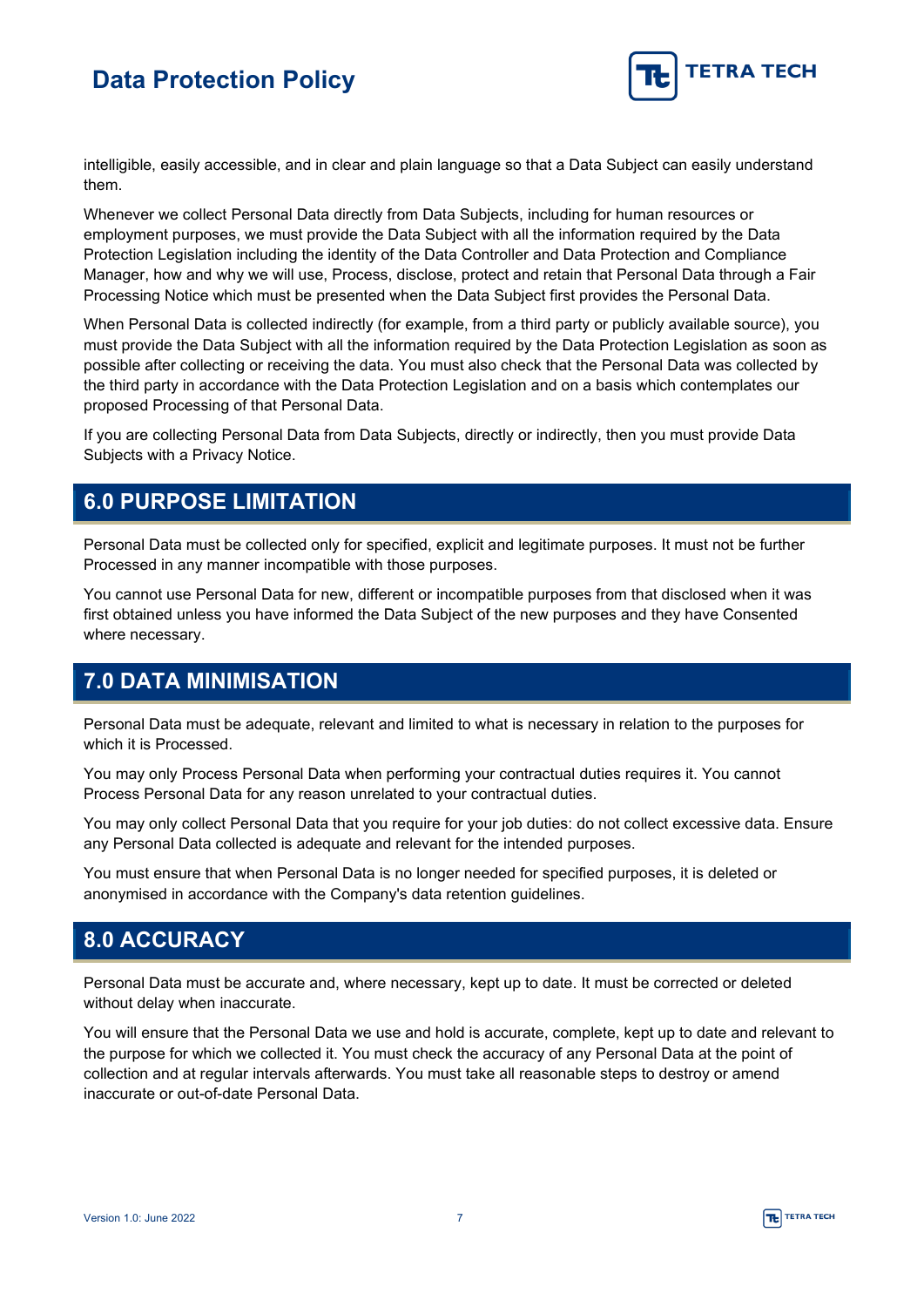

### <span id="page-7-0"></span>**9.0 STORAGE LIMITATION**

Personal Data must not be kept in an identifiable form for longer than is necessary for the purposes for which the data is processed.

You must not keep Personal Data in a form which permits the identification of the Data Subject for longer than needed for the legitimate business purpose or purposes for which we originally collected it including for the purpose of satisfying any legal, accounting or reporting requirements.

The Company maintains a Data Retention Policy (which is available upon request to the Data Protection and Compliance Manager) and has procedures to ensure Personal Data is deleted after a reasonable time for the purposes for which it was being held unless a law requires such data to be kept for a minimum time. You must comply with the Company's Data Retention Policy.

You will take all reasonable steps to destroy or erase from our systems all Personal Data that we no longer require in accordance with all the Company's applicable records retention schedules and policies. This includes requiring third parties to delete such data where applicable.

You will ensure Data Subjects are informed of the period for which data is stored and how that period is determined in any applicable Privacy Notice.

### <span id="page-7-1"></span>**10.0 SECURITY INTEGRITY AND CONFIDENTIALITY**

### <span id="page-7-2"></span>**10.1 PROTECTING PERSONAL DATA**

Personal Data must be secured by appropriate technical and organisational measures against unauthorised or unlawful Processing, and against accidental loss, destruction or damage.

We will develop, implement and maintain safeguards appropriate to our size, scope and business, our available resources, the amount of Personal Data that we own or maintain on behalf of others and identified risks (including use of encryption and Pseudonymisation where applicable). We will regularly evaluate and test the effectiveness of those safeguards to ensure security of our Processing of Personal Data. You are responsible for protecting the Personal Data we hold. You must implement reasonable and appropriate security measures against unlawful or unauthorised Processing of Personal Data and against the accidental loss of, or damage to, Personal Data. You must exercise particular care in protecting Special Category Personal Data from loss and unauthorised access, use or disclosure.

You must follow all procedures and technologies we put in place to maintain the security of all Personal Data from the point of collection to the point of destruction. You may only transfer Personal Data to third-party service providers who agree to comply with the required policies and procedures and who agree to put adequate measures in place, as requested.

You must maintain data security by protecting the confidentiality, integrity and availability of the Personal Data, defined as follows:

- a) Confidentiality means that only people who have a need to know and are authorised to use the Personal Data can access it.
- b) Integrity means that Personal Data is accurate and suitable for the purpose for which it is processed.
- c) Availability means that authorised users are able to access the Personal Data when they need it for authorised purposes.

You must comply with all applicable aspects of our Information Security Policy (which is available upon request to the Data Protection and Compliance Manager).

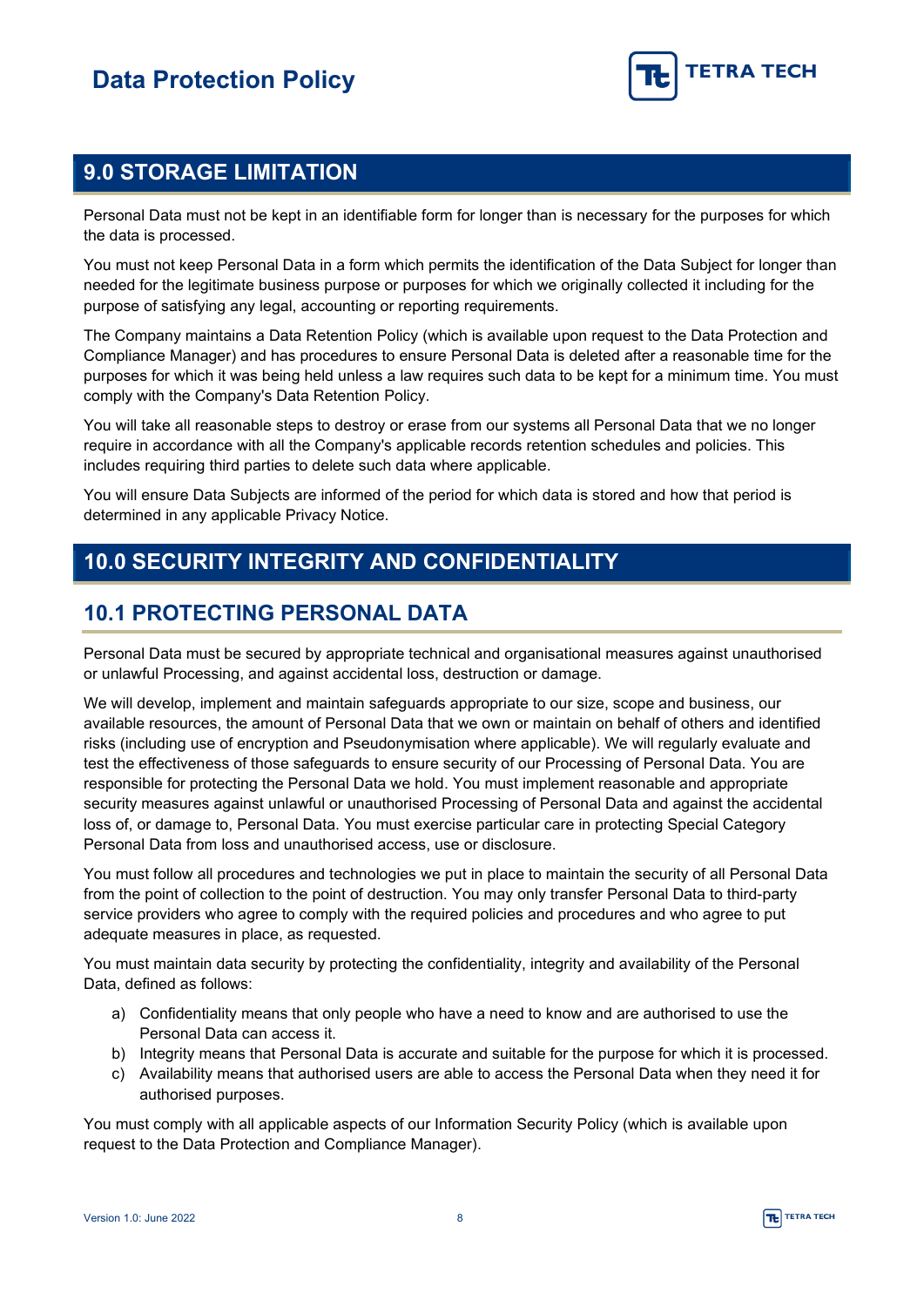

### <span id="page-8-0"></span>**10.2 REPORTING A PERSONAL DATA BREACH**

The Data Protection Legislation requires Data Controllers to notify any Personal Data Breach to the applicable regulator and, in certain instances, the Data Subject.

We have put in place procedures to deal with any suspected Personal Data Breach and will notify Data Subjects or any applicable regulator where we are legally required to do so.

If you know or suspect that a Personal Data Breach has occurred, do not attempt to investigate the matter yourself. Immediately contact the Data Protection and Compliance Manager at [UK.DataProtection@tetratech.com,](mailto:UK.DataProtection@tetratech.com) You should preserve all evidence relating to the potential Personal Data breach.

### <span id="page-8-1"></span>**11.0 TRANSFER LIMITATION**

The Data Protection Legislation restricts data transfers to countries outside the EEA (where applicable, the UK) to ensure that the level of data protection afforded to individuals by the Data Protection Legislation is not undermined. You transfer Personal Data originating in one country across borders when you transmit, send, view or access that data in or to a different country.

You may only transfer Personal Data outside the EEA (and where applicable, the UK) if one of the following conditions applies:

- a) the European Commission (and where applicable, the UK) has issued a decision confirming that the country to which we transfer the Personal Data ensures an adequate level of protection for the Data Subjects' rights and freedoms;
- b) appropriate safeguards are in place such as binding corporate rules or standard contractual clauses (the 'model clauses') approved by the European Commission (and where applicable, the UK Information Commissioner's Office);
- c) the Data Subject has provided Explicit Consent to the proposed transfer after being informed of any potential risks; or
- d) the transfer is necessary for one of the other reasons set out in the Data Protection Legislation including the performance of a contract between us and the Data Subject, reasons of public interest, to establish, exercise or defend legal claims or to protect the vital interests of the Data Subject where the Data Subject is physically or legally incapable of giving Consent and, in some limited cases, for our legitimate interest.

### <span id="page-8-2"></span>**12.0 DATA SUBJECT'S RIGHTS AND REQUESTS**

Data Subjects have rights when it comes to how we handle their Personal Data. These include rights to:

- a) withdraw Consent to Processing at any time;
- b) receive certain information about the Data Controller's Processing activities;
- c) request access to their Personal Data that we hold;
- d) prevent our use of their Personal Data for direct marketing purposes;
- e) ask us to erase Personal Data if it is no longer necessary in relation to the purposes for which it was collected or Processed or to rectify inaccurate data or to complete incomplete data;
- f) restrict Processing in specific circumstances;
- g) challenge Processing which has been justified on the basis of our legitimate interests or in the public interest;
- h) request a copy of an agreement under which Personal Data is transferred outside of the EEA (and where applicable, the UK);
- i) object to decisions based solely on Automated Processing, including profiling (ADM);

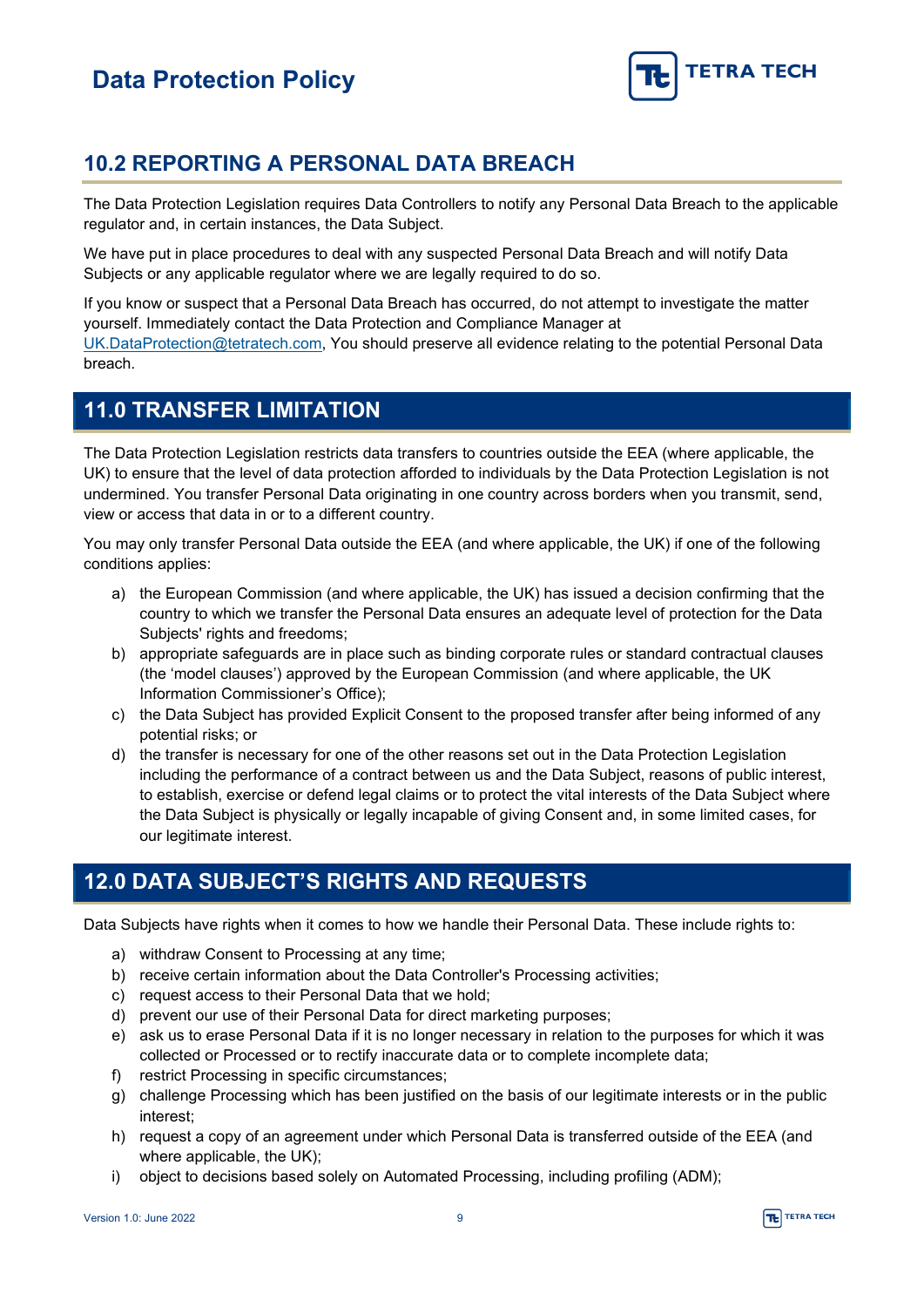

- i) prevent Processing that is likely to cause damage or distress to the Data Subject or anyone else;
- k) be notified of a Personal Data Breach which is likely to result in high risk to their rights and freedoms; l) make a complaint to the supervisory authority; and
- 
- m) in limited circumstances, receive or ask for their Personal Data to be transferred to a third party in a structured, commonly used and machine-readable format.

You must verify the identity of an individual requesting data under any of the rights listed above (do not allow third parties to persuade you into disclosing Personal Data without proper authorisation).

You must immediately forward any Data Subject request you receive to the Data Protection and Compliance Manager at [UK.DataProtection@tetratech.com,](mailto:UK.DataProtection@tetratech.com) and comply with the Company's response procedure.

### <span id="page-9-0"></span>**13.0 ACCOUNTABILITY**

#### **Note: this section [13.0](#page-9-0) applies to Data Controllers.**

The Data Controller must implement appropriate technical and organisational measures in an effective manner, to ensure compliance with data protection principles. The Data Controller is responsible for, and must be able to demonstrate, compliance with the data protection principles.

The Company must have adequate resources and controls in place to ensure and to document Data Protection Legislation compliance including:

- a) appointing a suitably qualified data protection officer or data protection and compliance manager (where necessary) or an executive equivalent accountable for data privacy;
- b) implementing Privacy by Design when Processing Personal Data and completing DPIAs where Processing presents a high risk to rights and freedoms of Data Subjects;
- c) integrating data protection into internal documents including this Data Protection Policy, related policies and Privacy Notices;
- d) regularly training of all personnel (who are Processing Personal Data on our or your behalf) on the Data Protection Legislation, this Data Protection Policy and data protection matters including, for example, Data Subject's rights, Consent, legal basis, DPIA and Personal Data Breaches. The Company must maintain a record of training attendance by all personnel; and
- e) regularly testing the privacy measures implemented and conducting periodic reviews and audits to assess compliance, including using results of testing to demonstrate compliance improvement effort.

#### <span id="page-9-1"></span>**13.1 RECORD KEEPING**

The Data Protection Legislation requires us to keep full and accurate records of all our data Processing activities.

You must keep and maintain accurate corporate records reflecting our Processing including records of Data Subjects' Consents and procedures for obtaining Consents.

These records should include, at a minimum, the name and contact details of the Data Controller and the Data Protection and Compliance Manager (where applicable, the DPO), clear descriptions of the Personal Data types, Data Subject types, Processing activities, Processing purposes, third-party recipients of the Personal Data, Personal Data storage locations, Personal Data transfers, the Personal Data's retention period and a description of the security measures in place. In order to create such records, data maps should be created which should include the detail set out above together with appropriate data flows.

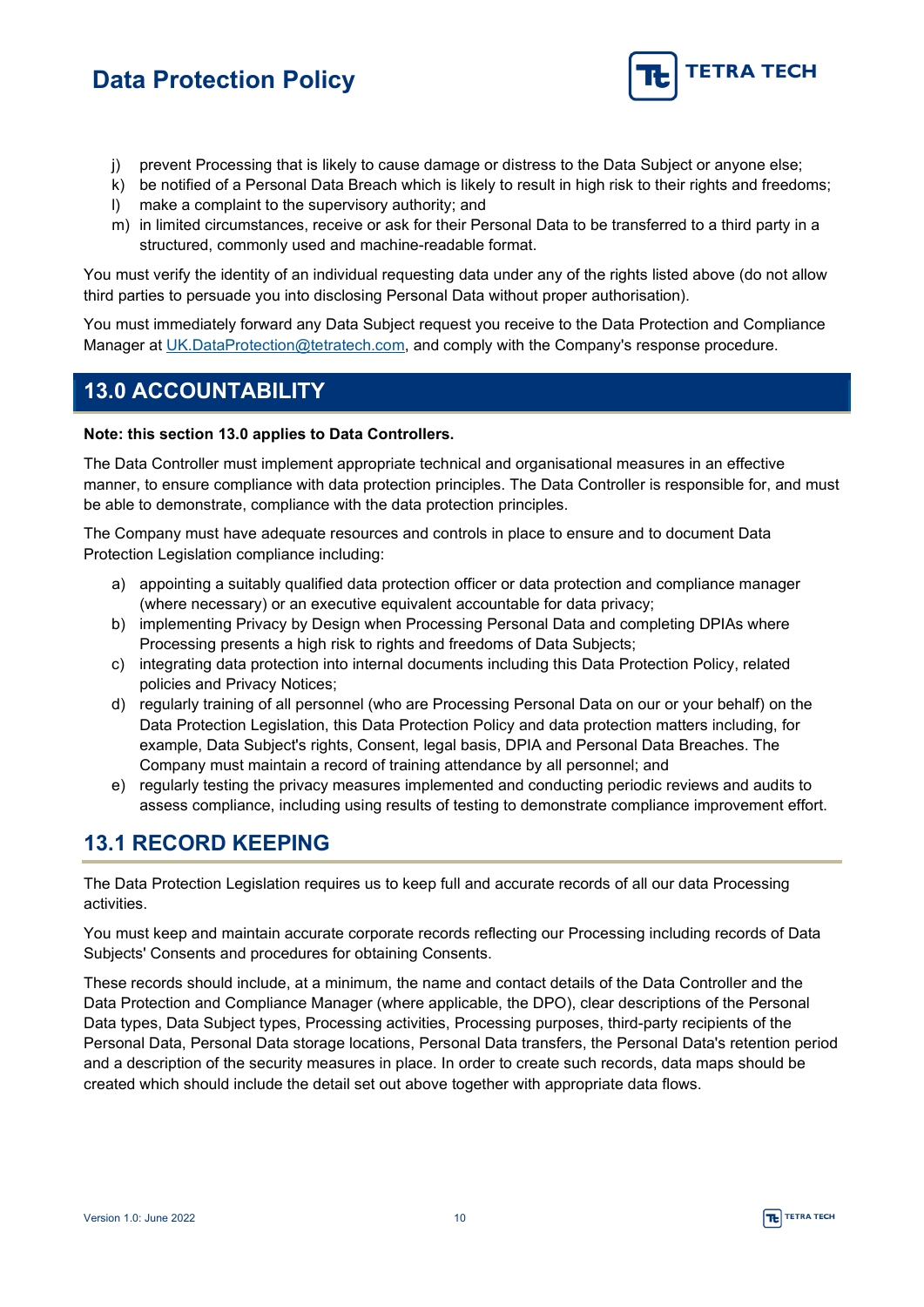

### <span id="page-10-0"></span>**13.2 TRAINING AND AUDIT**

We are required to ensure all Company Personnel have undergone adequate training to enable them to comply with data protection laws. We must also regularly test our systems and processes to assess compliance.

You must undergo all mandatory data protection related training and ensure your team undergo similar mandatory training.

You must regularly review all the systems and processes under your control to ensure they comply with this Data Protection Policy and check that adequate governance controls and resources are in place to ensure proper use and protection of Personal Data.

### <span id="page-10-1"></span>**13.3 PRIVACY BY DESIGN AND DPIA**

We are required to implement Privacy by Design measures when Processing Personal Data by implementing appropriate technical and organisational measures (like Pseudonymisation) in an effective manner, to ensure compliance with data privacy principles.

You must assess what Privacy by Design measures can be implemented on all programs/systems/processes that Process Personal Data by taking into account the following:

- a) the state of the art;
- b) the cost of implementation;
- c) the nature, scope, context and purposes of Processing; and
- d) the risks of varying likelihood and severity for rights and freedoms of Data Subjects posed by the Processing.

Data controllers must also conduct DPIAs in respect to high risk Processing.

You should conduct a DPIA (and discuss your findings with the Data Protection and Compliance Manager) when implementing major system or business change programs involving the Processing of Personal Data including:

- a) use of new technologies (programs, systems or processes), or changing technologies (programs, systems or processes);
- b) Automated Processing including profiling and ADM;
- c) large scale Processing of Special Category Data; and
- d) large scale, systematic monitoring of a publicly accessible area.

A DPIA must include:

- a) a description of the Processing, its purposes and the Data Controller's legitimate interests if appropriate;
- b) an assessment of the necessity and proportionality of the Processing in relation to its purpose;
- c) an assessment of the risk to individuals; and
- d) the risk mitigation measures in place and demonstration of compliance.

#### <span id="page-10-2"></span>**13.4 AUTOMATED PROCESSING (INCLUDING PROFILING) AND AUTOMATED DECISION-MAKING (ADM)**

Generally, ADM is prohibited when a decision has a legal or similar significant effect on an individual unless:

- a) a Data Subject has Explicitly Consented;
- b) the Processing is authorised by law; or
- c) the Processing is necessary for the performance of or entering into a contract.

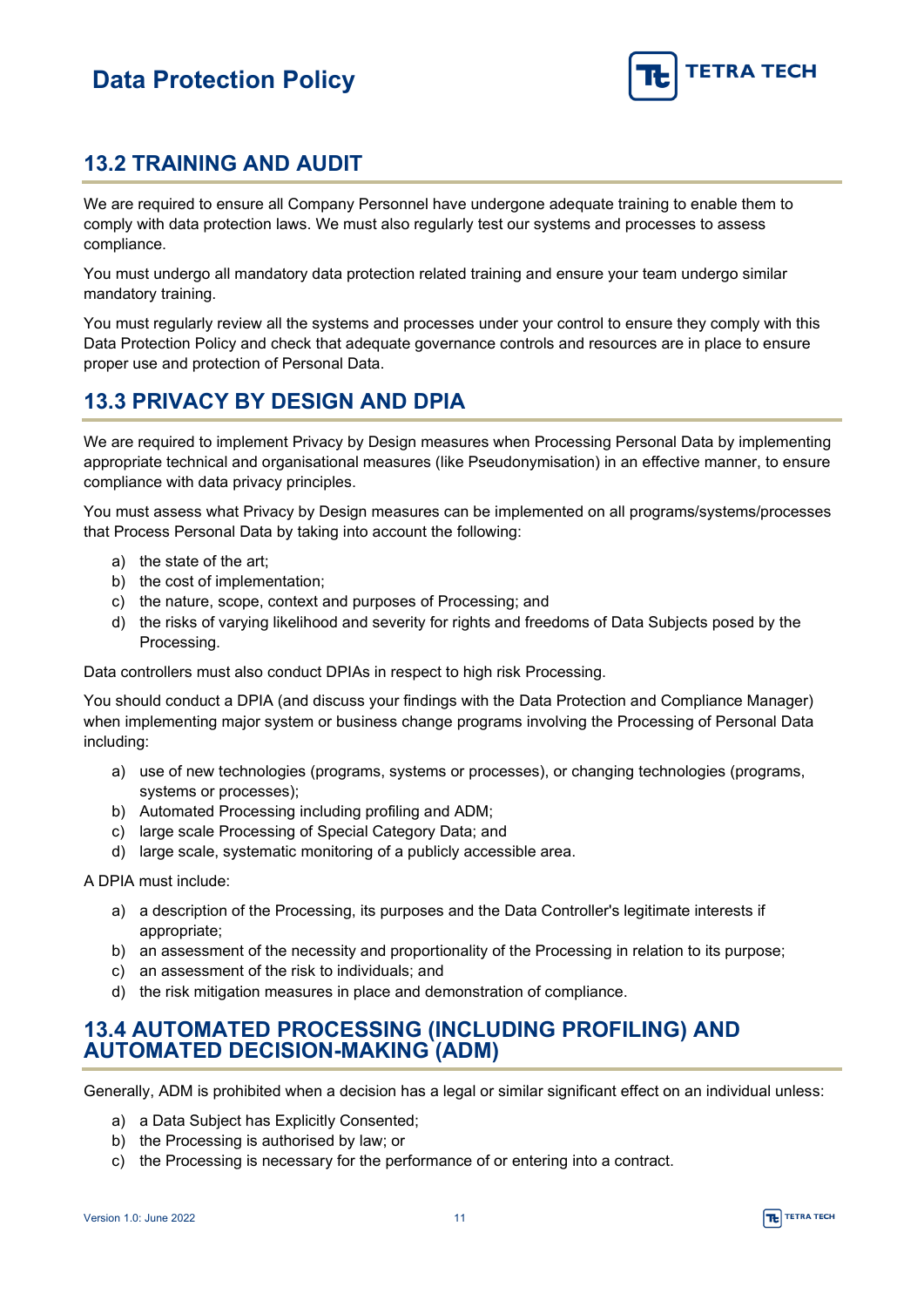

If certain types of Special Category Data are being processed, then grounds (b) or (c) will not be allowed but such Special Category Data can be Processed where it is necessary (unless less intrusive means can be used) for substantial public interest like fraud prevention.

If a decision is to be based solely on Automated Processing (including profiling), then Data Subjects must be informed when you first communicate with them of their right to object. This right must be explicitly brought to their attention and presented clearly and separately from other information. Further, suitable measures must be put in place to safeguard the Data Subject's rights and freedoms and legitimate interests.

We must also inform the Data Subject of the logic involved in the decision making or profiling, the significance and envisaged consequences and give the Data Subject the right to request human intervention, express their point of view or challenge the decision.

A DPIA must be carried out before any Automated Processing (including profiling) or ADM activities are undertaken.

#### <span id="page-11-0"></span>**13.5 DIRECT MARKETING**

We are subject to certain rules and privacy laws when marketing to our customers.

For example, a Data Subject's prior consent is required for electronic direct marketing (for example, by email, text or automated calls). The limited exception for existing customers known as "soft opt in" allows organisations to send marketing texts or emails if they have obtained contact details in the course of a sale to that person, they are marketing similar products or services, and they gave the person an opportunity to opt out of marketing when first collecting the details and in every subsequent message.

The right to object to direct marketing must be explicitly offered to the Data Subject in an intelligible manner so that it is clearly distinguishable from other information.

A Data Subject's objection to direct marketing must be promptly honoured. If a customer opts out at any time, their details should be suppressed as soon as possible. Suppression involves retaining just enough information to ensure that marketing preferences are respected in the future.

### <span id="page-11-1"></span>**13.6 SHARING PERSONAL DATA**

Generally, we are not allowed to share Personal Data with third parties unless certain safeguards and contractual arrangements have been put in place.

You may only share the Personal Data we hold with another employee, agent or representative of our group (which includes our subsidiaries and our ultimate holding company along with its subsidiaries) if the recipient has a job-related need to know the information and the transfer complies with any applicable cross-border transfer restrictions.

You may only share the Personal Data we hold with third parties, such as our service providers if:

- a) they have a need to know the information for the purposes of providing the contracted services;
- b) sharing the Personal Data complies with the Privacy Notice provided to the Data Subject and, if required, the Data Subject's Consent has been obtained;
- c) the third party has agreed to comply with the required data security standards, policies and procedures and put adequate security measures in place;
- d) the transfer complies with any applicable cross border transfer restrictions; and
- e) a fully executed written contract that contains Data Protection Legislation approved third party clauses has been obtained.